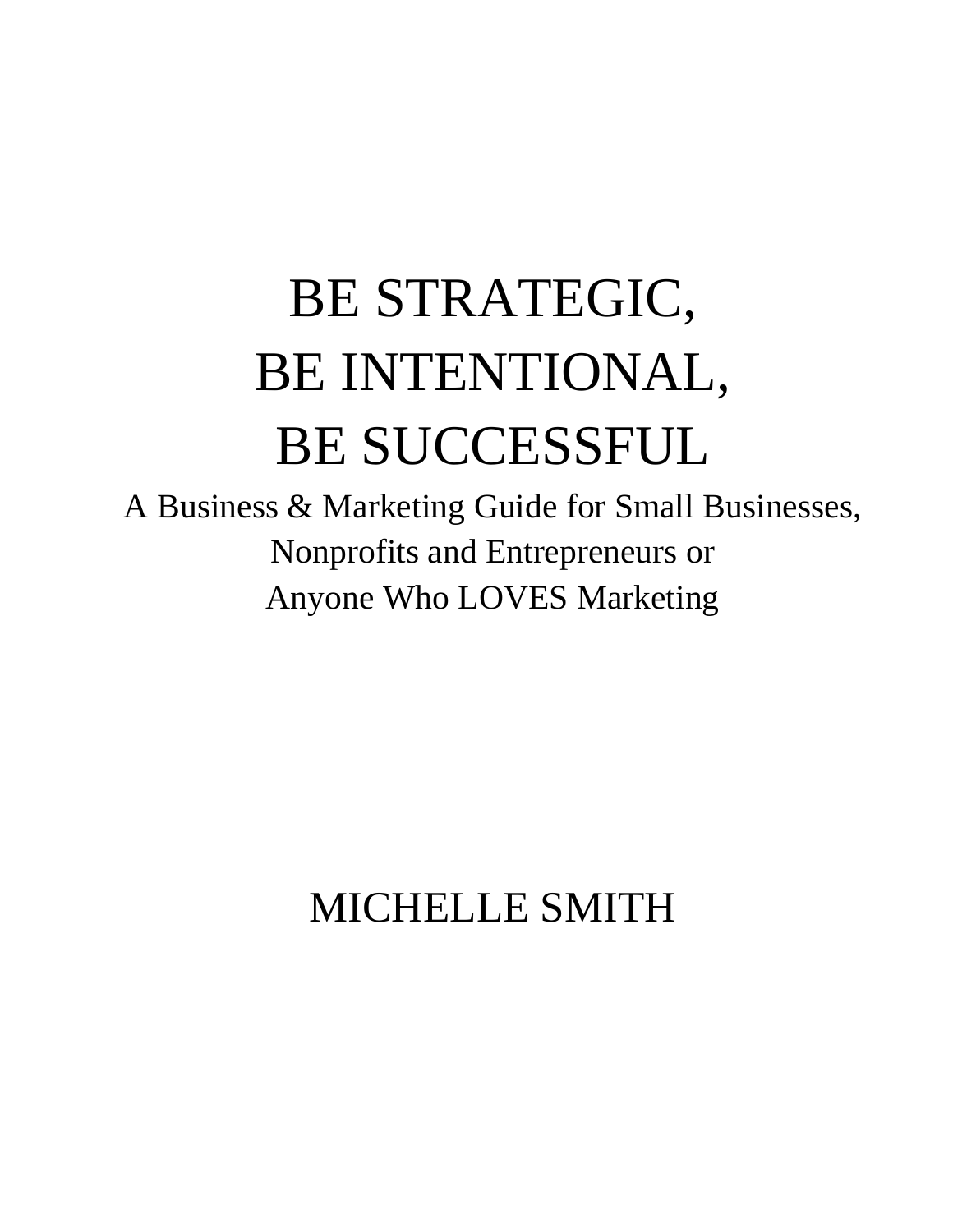Copyright © 2015 Michelle Smith All rights reserved.

ISBN: 1517679281 ISBN-13: 978-1517679286

All rights reserved. No part of this publication may be reproduced, stored in a retrieval system, or transmitted in any form or by any means, electronic, mechanical, recording or otherwise, without the prior written permission of the author or publisher.

## **LIMIT OF LIABILITY/DISCLAIMER OF WARRANTY**

This book is presented solely for educational and entertainment purposes. The author and publisher are not offering it as legal or accounting advice. You should seek the services of a competent lawyer or accountant prior to taking any action. While best efforts have been used in preparing this book, the author and publisher make no representations or warranties of any kind and assume no liabilities of any kind with respect to the accuracy or completeness of the contents and specifically disclaim any implied warranties of merchantability or fitness of use for a particular purpose. Neither the author nor the publisher shall be held liable or responsible to any person or entity with respect to any loss or incidental or consequential damages caused, or alleged to have been caused, directly or indirectly, by the information or programs contained herein. No warranty may be created or extended by sales representatives or written sales materials. Client further expressly assumes the risks of trying new strategies for his or her business. Client realizes that a number of factors determine the success of a given strategy for a business and that not every strategy will work for every business.

First Edition, 2015

Z&B Consulting, Inc. www.zandbconsulting.com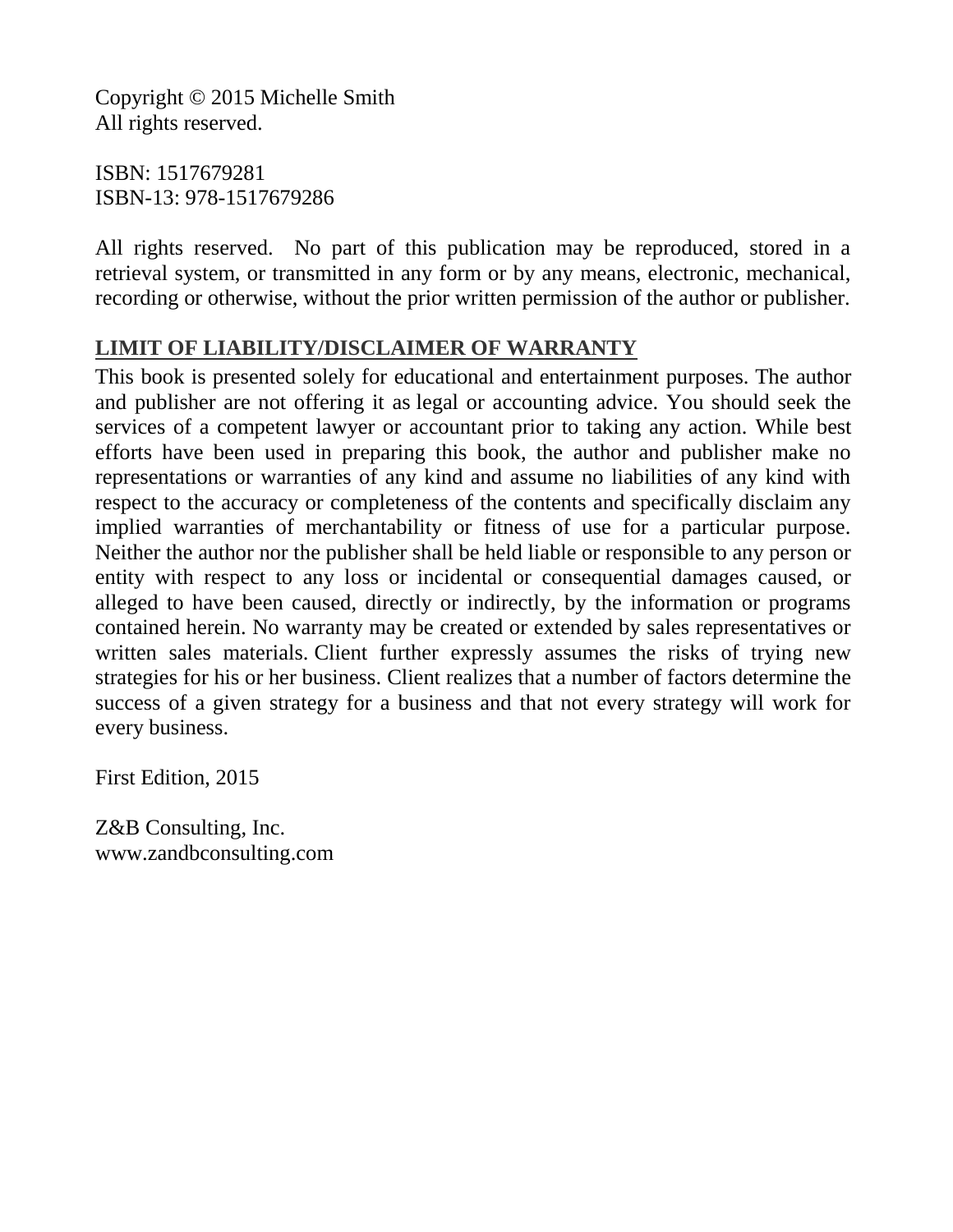## **Table of Contents**

| PART II THE STUFF AKA "WHAT YOU DO" & "HOW YOU DO IT" 39 |  |
|----------------------------------------------------------|--|
|                                                          |  |
|                                                          |  |
|                                                          |  |
|                                                          |  |
|                                                          |  |
|                                                          |  |
|                                                          |  |
|                                                          |  |
|                                                          |  |
|                                                          |  |
|                                                          |  |
|                                                          |  |
|                                                          |  |
|                                                          |  |
|                                                          |  |
|                                                          |  |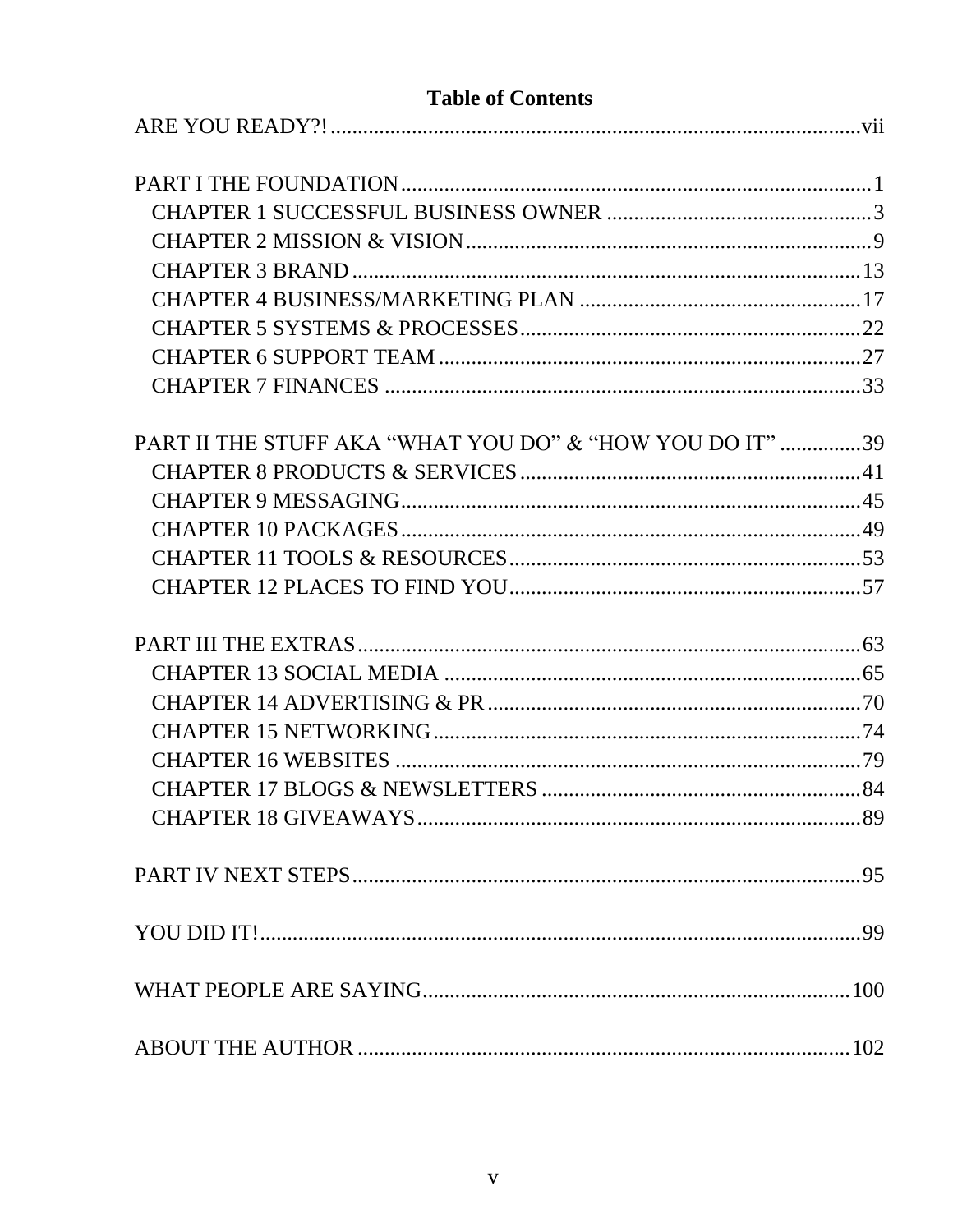## **CHAPTER 8 PRODUCTS & SERVICES**

<span id="page-3-0"></span>In today's world, there are lots of things competing for our attention and our pocketbooks. A person can often find many options to meet their needs so it's important to ensure that your products and services stand out above the rest.

Businesses that start with the foundation before the stuff take time to check out the competition. They see what the competition is doing that is good to incorporate and what could be done better, as well as assess price. This is part of the business/marketing plan process we looked at earlier. Another part of the business/marketing plan process is doing a SWOT analysis which identifies the strengths, weaknesses, opportunities and threats of the company.

In my *Magnify Your Marketing* program where businesses put together a plan for their business, it's neat to see how the products and services originally thought of are adapted based on the company's strengths and weaknesses and based on what is learned from the competition. When I started my business, for example, I learned that one of my strengths is helping people with big picture thinking. I also learned that one of my weaknesses, or things I don't like, is continually keeping up with all the changes in social media and doing graphic design work. As I assessed my competition to see what other businesses were doing, I realized that there were plenty of amazing graphic designers out there and social media experts who liked to keep up with the frequent changes. At that point, I decided that I would no longer assist people with graphic design or social media services and would instead focus on what I did best, helping people be strategic and intentional through big picture thinking.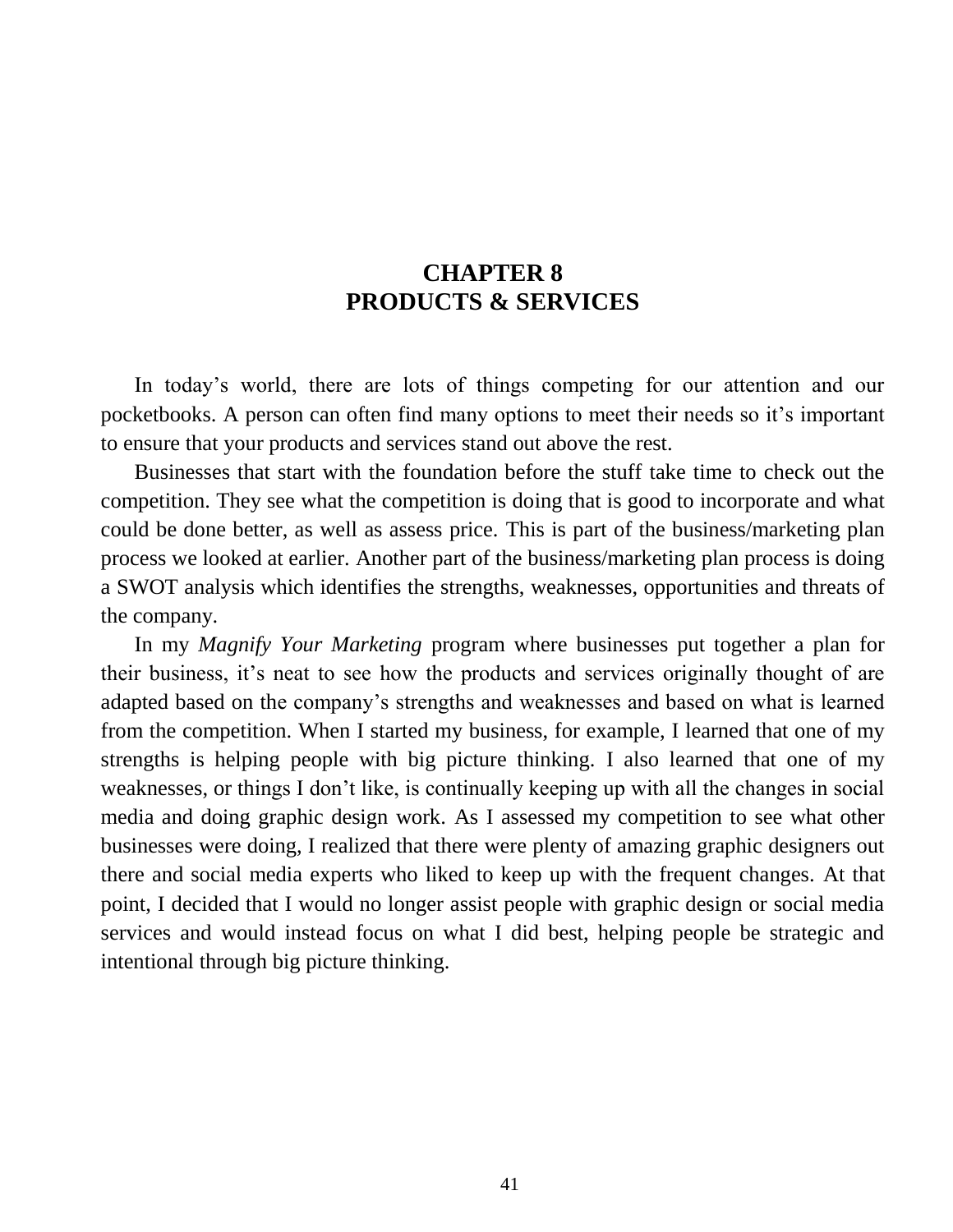What products and services do you currently offer?

What is your competition offering? How do you compare in terms of offerings and pricing?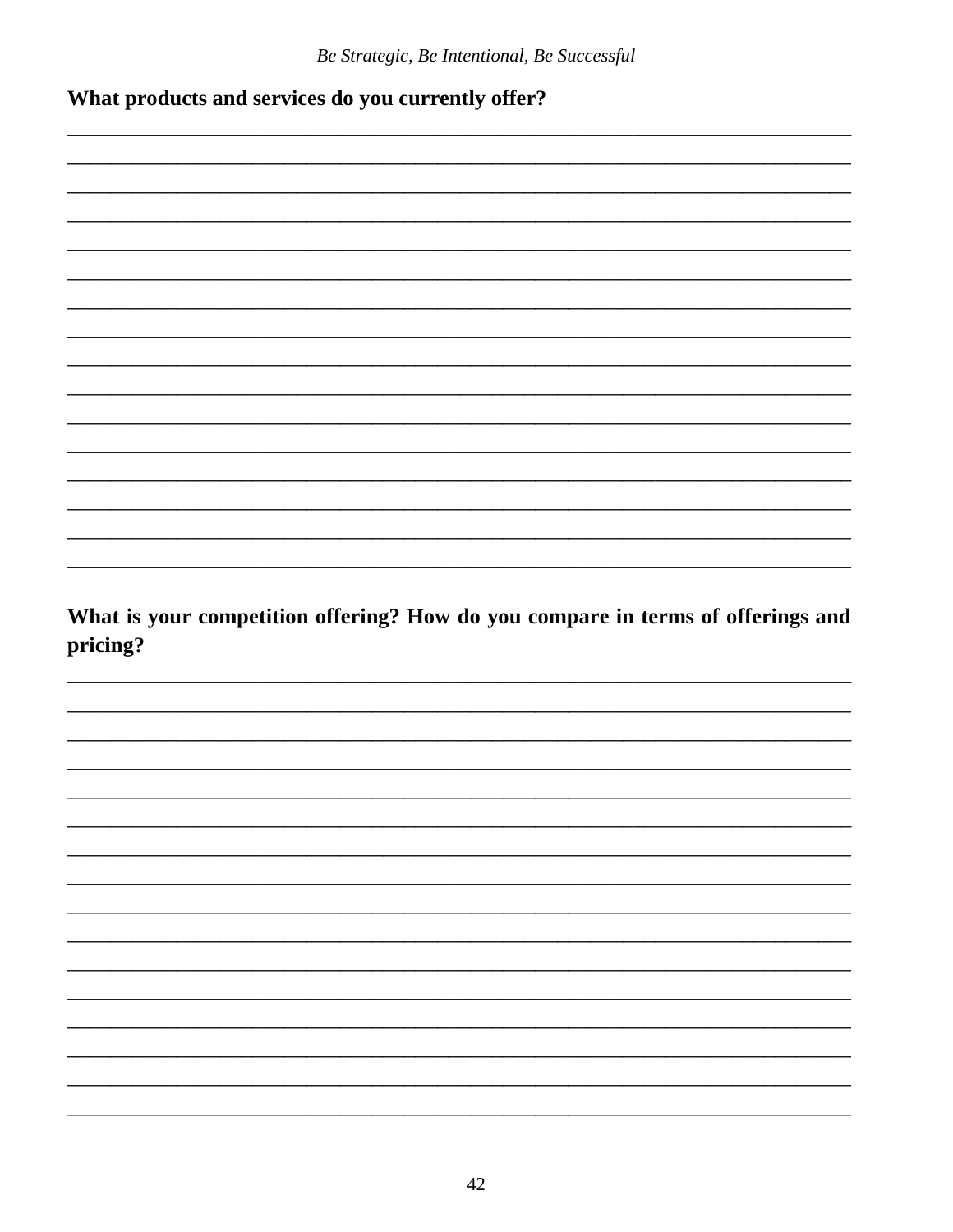What are the things you do well and that you enjoy? Are they a part of your offerings?



What are the things you don't do well? How have you built your offerings to compensate?